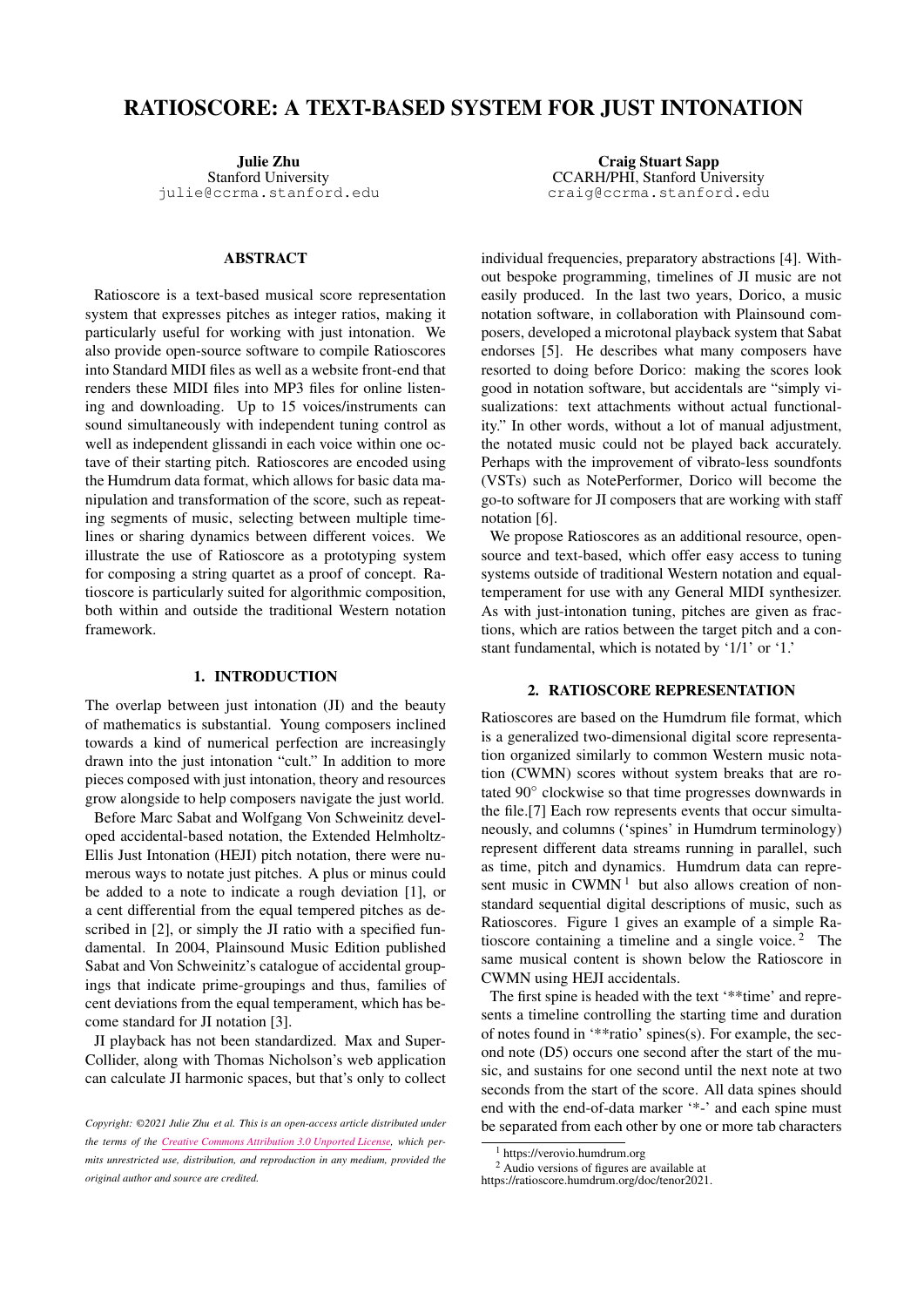<span id="page-1-0"></span>

Figure 1. Sample music in Ratioscore and HEJI notation.

in a TSV (tab-separated-values) arrangement. Additional structural information about Ratioscores is available at the website, such as how to add metadata and comments to a score.<sup>[3](#page-1-1)</sup>

## 2.1 Ratio spines

Each ratio spine represents a monophonic voice, with a new pitch ratio automatically turning off the previous note in the voice, or one can use '0' to silence a note without sounding a new one. Ratioscores are intended to be compiled into Standard MIDI files, so the number of ratio spines is limited to 15 since there are 16 MIDI channels available, minus channel 10 which is dedicated to percussion. Each ratio spine is mapped onto a separate MIDI channel, allowing independent tuning of notes in each voice with pitch-bend messages. Instruments can be specified, such as violin with the text '\*Ivioln', or '\*I#40' as a General MIDI instrument number. [4](#page-1-2)

Pitches are indicated by integer ratios, either a single integer representing a harmonic or two integers separated by a slash. For example, '11/4' in Figure [1](#page-1-0) is the 11th harmonic transposed down two octaves, 5/2 is the 5th harmonic transposed down an octave, and 4/3 is a just perfect fourth. Ratios can be adjusted by cent intervals, such as '3/2-1.955c', which is a just perfect fifth lowered by 1.955 cents to create an equal tempered (ET) fifth. Cents can also be interchanged with ratios for convenience, such as '701.955c' for a just perfect fifth.

The reference pitch for notes in a ratio spine is demonstrated in Figure [1](#page-1-0) by '\*ref:G3', where G3 is the G below middle C (assuming an equal temperament based on A-440), and all pitches for ratios are calculated from the reference pitch. If no reference pitch is given, then 'C4' (middle C) will be used, and the reference may be changed in a ratio spine at any time by indicating a new reference pitch. The reference pitch may also be tuned by adjusting a cent interval such as '\*ref:G#3-12c', which means that the reference pitch is 12 cents flat of ET G#3. Reference pitches may also be described in Hertz by adding the letter 'z' after the frequency such as '\*ref:261.63z' for 261.63 Hertz, which is equivalent to '\*ref:C4'.

# 2.2 Exponent notation

Figure [2](#page-1-3) demonstrates an alternate method for describing ratios with mathematical expressions. The clarinet part in this figure uses exponents to express stacks of just perfect fifths, while the violin part uses the same intervals multiplied out into a simplified rational number. The two parts play the same pitches, but the Pythagorean tuning is conveyed more clearly in the clarinet part. Currently only exponentiation is implemented, but other expressions to describe factorizations and roots may be added in the future.

<span id="page-1-3"></span>

Figure 2. Ratioscore with rational number and equivalent exponential forms playing successive Pythagorean fifths.

# 2.3 Part alignment and barlines

The rhythm of all ratio spines is controlled by a single timeline spine, typically given in the first column of the score. To continue sustaining a note through an entry in the timeline, add a period/full-stop character  $('')$  in the sustaining note's column. Figure [3](#page-2-0) has examples of these spacers where some parts are sustaining notes while others are attacking new ones. The figure also demonstrates addition of barlines in the score. These are indicated by equal signs  $(4)$  in each column followed by an optional measure/bar number. Barlines do not need to be evenly spaced in time and can split sustained notes, but if a Ratioscore is intended to represent CWMN, then time signatures such as '\*M6/8' can be added to a ratio spine, and barlines can be placed to match the meter (Figure [3](#page-2-0) includes a pickup beat).

# 2.4 Alternate timing methods

The controlling timeline in a Ratioscore can be expressed in several ways for convenience. The '\*\*time' spine illus-

<span id="page-1-2"></span><span id="page-1-1"></span><sup>3</sup> https://ratioscore.humdrum.org

<sup>4</sup> See https://ratioscore.humdrum.org/doc/instruments for a list of other instrument codes and numbers.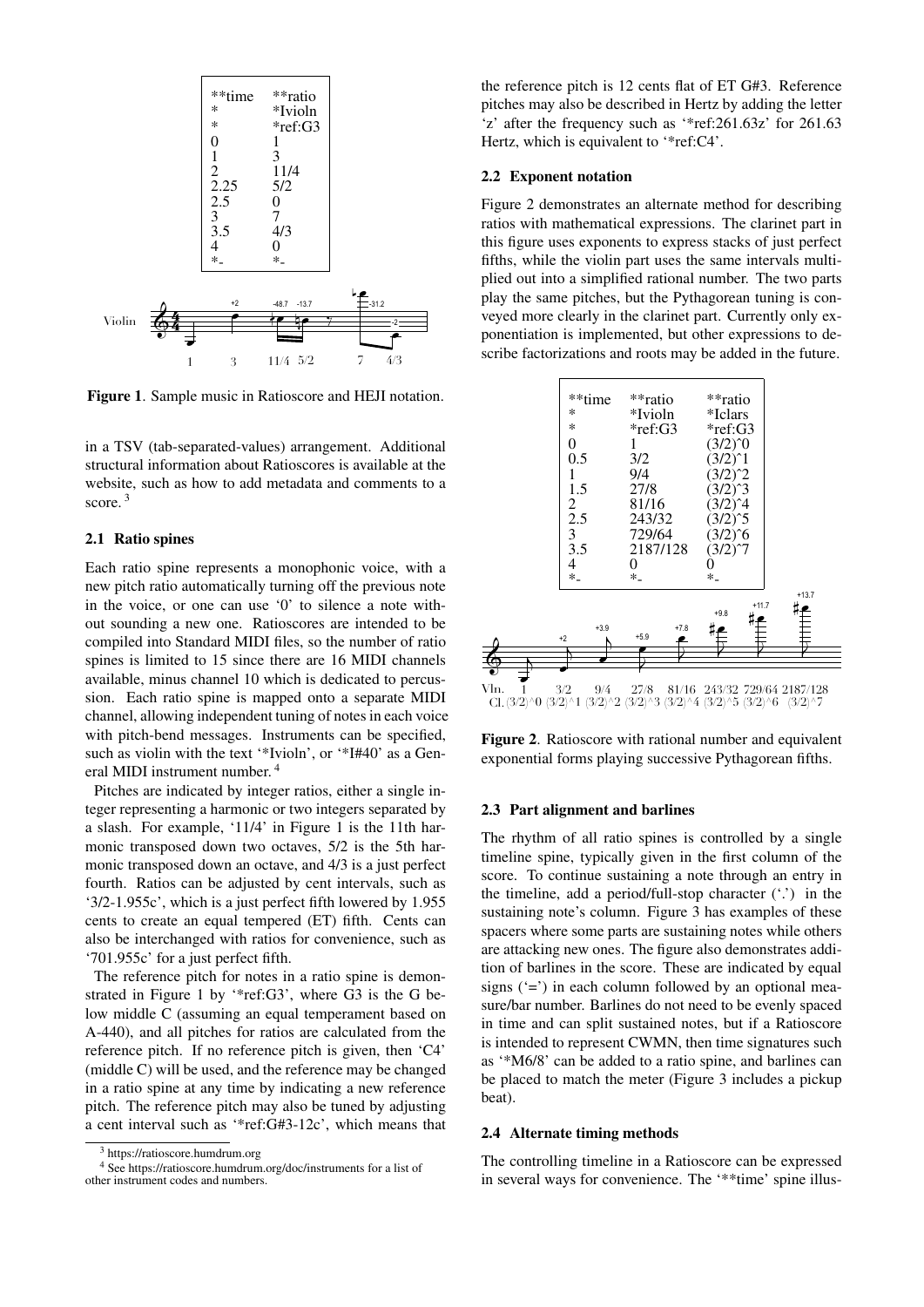<span id="page-2-0"></span>

| **time          | **ratio    | **ratio      | **ratio   | **ratio      |
|-----------------|------------|--------------|-----------|--------------|
| *MM60           | *Ivioln    | *Ivioln      | *Iviola   | *Icello      |
|                 |            |              |           |              |
| $*M4/4$         | *ref:G3+2c | $*ref:D4+4c$ | $*ref:C3$ | $*ref:C2$    |
| 0               | 1          |              |           | 6/5          |
| 0.5             |            | 1            | 6/5       |              |
| $=1$            | $=1$       | $=1$         | $=1$      | $=1$         |
| $\mathbf{1}$    | 3          | 6/5          | 1         | 4/3          |
| 1.5             | 6/5        | 3            |           | $\mathbf{1}$ |
| $\overline{2}$  | 5          | 4/3          | 3         | 3/2          |
|                 |            |              | 3/2       | 3            |
| $\frac{2.5}{3}$ | 4/3        |              |           |              |
|                 | 7          | 3/2          | 5         | 9/8          |
| 3.5             |            | 7            | 9/8       | 5            |
| 4               | 9          |              | 7         | 7/5          |
| 4.5             | 9/8        | 9            |           | 7            |
|                 | $=2$       | $=2$         | $=2$      | $=2$         |
| $\frac{1}{5}$   | 11         | 7/5          | 9         | 9/7          |
| 5.5             | 7/5        | 11           | 9/7       |              |
| 6               | 13         | 9/7          |           | 13/11        |
|                 |            |              |           |              |
| 6.5             | 9/7        | 13           | 13/11     | 11           |
| 7               | 15         | 13/11        | 13        |              |
| 7.5             | 13/11      | 15           |           | 13           |
| $=$ 3           | $=$ 3      | $=$ 3        | $=$ 3     | $=$ 3        |
| 9               |            |              |           |              |
| $\ast$          | $\ast$     | $\ast$       | $\ast$    | $\ast$       |



**Figure 3.** Ratioscore with rational numbers and equivalent exponential forms.

trated in Figure 1 expresses time in absolute seconds from the start of the music. Additional descriptions of time are given in this section.<sup>5</sup> In all cases, tempo adjustments can be made by adding a tempo indication in the form "\*MM#" where '#' is a floating-point number giving the 'beat' count (seconds) per minute. The default tempo in timeline types is 60 beats per minute (bpm). Multiple timelines can be stored in a Ratioscore, but only the leftmost one will be used.

All timelines other than "\*\* recip" can use floating-point time values as well a rational numbers and mixed fractions. so '1.5', '3/2', and '1+1/2' are all equivalent time values. Describing times with fractions allows tuplets to be easier to read from the scores, while floating-point values are useful for describing physical times. The '\*\*recip' system is a fractional delta-time system.

<span id="page-2-1"></span><sup>5</sup> More details can be found at

https://ratioscore.humdrum.org/doc/timeline.

### 2.4.1 Delta timings

Figure 4 demonstrates 'delta times' being used to represent the same timing information given as absolute timings in Figure 3. With delta times, time values are given in terms of the duration from the current line to the next. Expressing time in this format is similar to timings in MIDI files, and it allows for copy-and-pasting lines of the score to repeat musical content. In Figure 4, notice that the tempo is set to 120 bpm, which causes the delta times of '1' to be equivalent to 0.5 seconds.

<span id="page-2-2"></span>

| **dtime  | **ratio    | **ratio    | **ratio | **ratio   |
|----------|------------|------------|---------|-----------|
| $*MM120$ | *Ivioln    | *Ivioln    | *Iviola | *Icello   |
| *M4/4    | *ref:G3+2c | *ref:D4+4c | *ref:C3 | $*ref:C2$ |
|          |            |            |         | 6/5       |
| 1        |            |            | 6/5     |           |
| $=1$     | $=1$       | $=1$       | $=1$    | $=1$      |
| 1        | 3          | 6/5        | 1       | 4/3       |
|          | 6/5        | 3          |         | 1         |
|          | 5          | 4/3        | 3       | 3/2       |
| 1        | 4/3        |            | 3/2     | 3         |
|          | 7          | 3/2        | 5       | 9/8       |
|          |            | 7          | 9/8     | 5         |
|          | 9          |            | 7       | 7/5       |
| 1        | 9/8        | 9          |         | 7         |
| $=2$     | $=2$       | $=2$       | $=2$    | $=2$      |
| 1        | 11         | 7/5        | 9       | 9/7       |
|          | 7/5        | 11         | 9/7     |           |
|          | 13         | 9/7        |         | 13/11     |
|          | 9/7        | 13         | 13/11   | 11        |
| 1        | 15         | 13/11      | 13      |           |
| 3        | 13/11      | 15         |         | 13        |
| $=$ 3    | $=$ 3      | $=$ 3      | $=$ 3   | $=$ 3     |
| $\ast_-$ | $\ast$ .   | $\ast$     | $*$     | $\ast$ .  |

Figure 4. Ratioscore with delta timing. Each line except the last one has a duration of 0.5 seconds.

#### 2.4.2 Reciprocal timings

Ratioscore also allows reciprocal timings, which describe time in terms of divisions of a whole note. Numbers are expressed in terms of the reciprocal of the divisions, such as '4' for a quarter note since it divides the whole note into four equal parts. Augmentation dots are represented by adding a dot after the rhythmic value, such as '8.' for a dotted eighth note. Tuplets function in the same manner, with '3' meaning a triplet half note, and '20' being a quintuplet sixteenth note. More complex ratios that are not integer divisions of the whole note are represented by placing a percent sign between the two fractional parts of the number, such as '3%2' which represents a triplet whole note since a triplet whole is 2/3rds of a regular whole note). Figure 5 gives an example of this timing system using the "\*\* recip" data type for the time column.

Tempo markings in *recip* spines describe the rate of quarter notes  $('4')$ , while in other timelines the tempo marking affects the duration of a second.

### 2.4.3 Millsecond timings

The data types '\*\*ms' and '\*\*dms' are similar to '\*\*time' and "\*\*dtime" respectively, but integers represent milliseconds rather than seconds.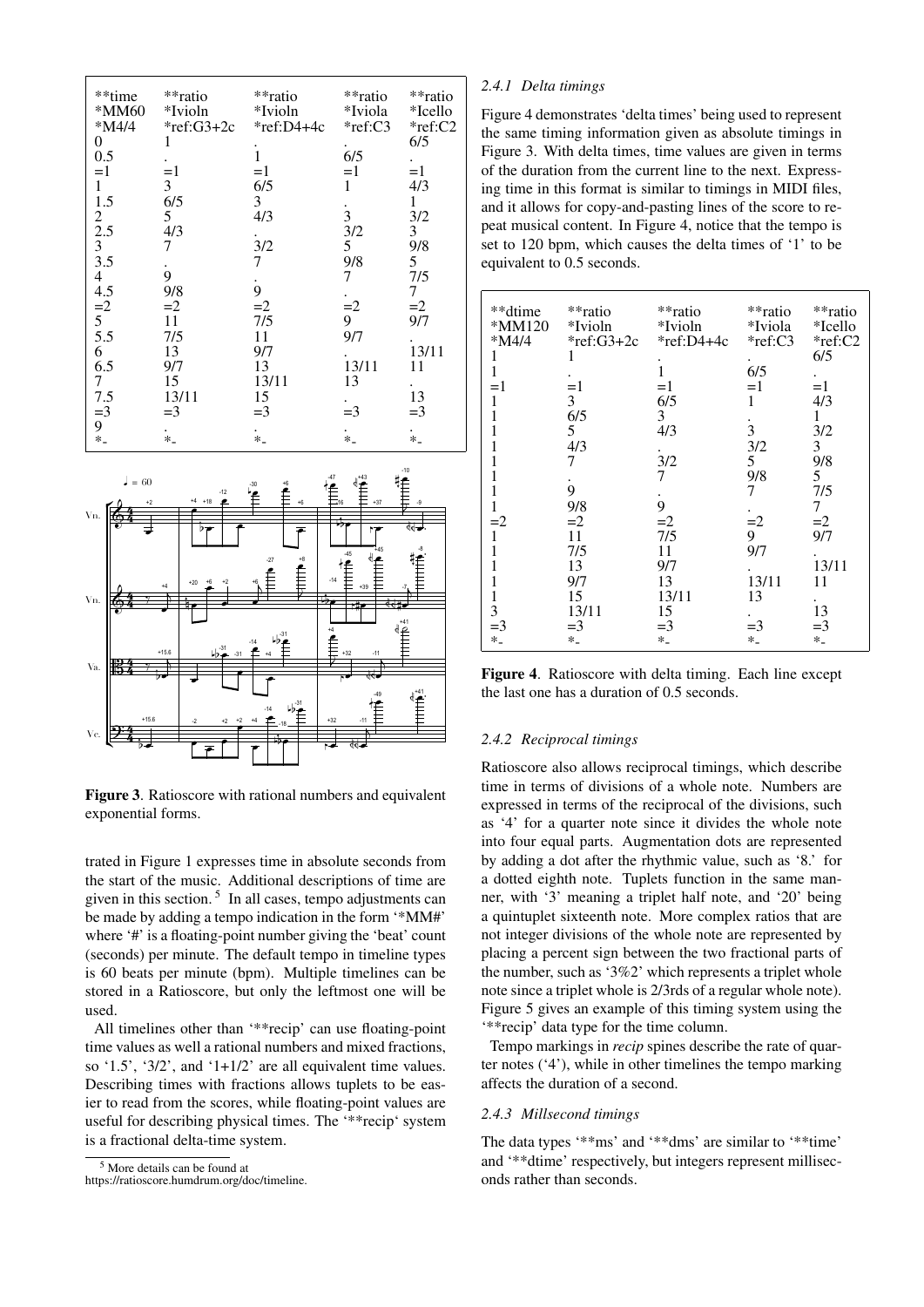<span id="page-3-0"></span>

| **recip<br>$*M60$ | **ratio<br>*Ivioln |
|-------------------|--------------------|
| ∗                 | *ref:G3            |
| 4                 | 1                  |
| 4                 | 3                  |
| 16                | 11/4               |
| 16                | 5/2                |
| *MM44             | ∗                  |
| 8                 | 0                  |
| 8                 | 7                  |
| 8                 | 4/3                |
| $\ast$            | $\ast$             |

Figure 5. Time described using musical rhythms (4:quarter note, 8:eighth note, 16:sixteenth note).

#### 2.5 Glissandi

Glissandi are represented in Ratioscores by the letter 'H' attached to the staring note of the glissando and 'h' on the ending note as illustrated in Figure [6.](#page-3-1) Glissandi may extend up to one octave above/below the starting note, but no further due to the pitch-bend depth limits in MIDI. The Ratioscore conversion software analyzes the ranges of glissandi in each ratio spine and sets the necessary pitch-bend depth.

Intermediate notes within a glissando can be either sustained or attacked. Adding an underscore character will prevent a note from re-attacking during a glissando. The underscore character can also function as a tied note if the previous pitch matches the same note coming after it with an underscore marker. This is useful for encoding tied notes when the Ratioscore more closely represent a CWMN score.

The default update rate for pitch bends within a glissando is 50 milliseconds. For fast glissandi with large intervals, this may cause the discrete pitch-bend adjustments to become audible. In such cases the pitch-bend update rate can be manual adjusted, such as setting it to 10 milliseconds with the text '\*grate:10' (meaning 'glissando rate'). <sup>[6](#page-3-2)</sup>

#### 2.6 Dynamics

Dynamics can be controlled through attack velocity and volume continuous controllers in MIDI files. Ratioscores allow separate control of these two types of loudness with '\*\*vel' and '\*\*vol' spines to the right of ratio spines that they apply to as illustrated in Figure  $7<sup>7</sup>$  $7<sup>7</sup>$  If a dynamics spine is placed to the left of all ratio spines, then it will apply to all ratio spines unless a ratio spine has its own dynamics spine.

Dynamics can either be MIDI-like numbers from 1 though 127, or they can be symbolic musical values such as 'mf' or 'pp'. Symbolic values can be assigned specific MIDI numeric values as illustrated in the score, where '\*pp:10' means to convert 'pp' to the MIDI attack velocity 10. The 'p' and 'f' dynamics will use the default mappings since no explicit mapping are given for them in this example. Crescendi are the pair of characters '< [' which are placed

<span id="page-3-1"></span>

| **time                                                                | **ratio        | **ratio        |
|-----------------------------------------------------------------------|----------------|----------------|
| ∗                                                                     | *Ivioln        | *Iclars        |
| $\ast$                                                                | *              | *grate:10      |
| *                                                                     | $*ref:C4$      | $*ref: C4$     |
|                                                                       | 1H -           | 0              |
|                                                                       | $-3/2$         | 3/2            |
|                                                                       | $-1h$          | 3/2H           |
| 0<br>$\frac{2}{4}$<br>$\frac{4}{5}$<br>$\frac{6}{6}$<br>$\frac{6}{5}$ | 0              |                |
|                                                                       |                | $\overline{1}$ |
|                                                                       |                |                |
|                                                                       | 3/2            | $-6/5$         |
|                                                                       | 1H             |                |
| $\begin{array}{c} 7 \\ 8 \\ 9 \end{array}$                            | 5/4h           | 5/4            |
|                                                                       |                | $-1h$          |
| 10                                                                    | $\overline{0}$ | 1H             |
| 11                                                                    | 3H             | 2h             |
| 12                                                                    | 2h             |                |
| 13                                                                    | 0              | $\overline{0}$ |
| $*_{-}$                                                               | $*_{-}$        | $\ast$         |
|                                                                       |                |                |



Figure 6. Sample score with glissandi

at the starting/ending times of the crescendi, and  $\ge$  ]' are used for decrescendi. The ending bracket character can be omitted if a crescendo ends at a dynamic mark.

# 3. MIDI TUNING AND TIME QUANTIZATION

We provide software to convert Ratioscores into the Stan-dard MIDI File format to realize just intonation. <sup>[8](#page-3-5)</sup> Typically the temperament of notes is not specified in MIDI data but rather is set on the synthesizer for playback of MIDI files.[\[8\]](#page-6-7) There is no standard way of setting the temperament in a MIDI file, but synthesizer-specific temperaments can be encoded as system-exclusive messages.[\[9\]](#page-6-8) However, these messages will only be understood by a particular synthesizer and will be ignored by others. We wanted an easy way to use any synthesizer, so note tuning

<span id="page-3-5"></span><span id="page-3-3"></span><sup>8</sup> https://github.com/craigsapp/ratioscore

| *time                | **ratio   |                          |
|----------------------|-----------|--------------------------|
| *                    | *Ivioln   | **vel<br>*pp:10          |
| ∗                    | $*ref:G3$ | $\ast$                   |
| 0                    | 1         |                          |
|                      | 3         | $\stackrel{\text{p}}{<}$ |
| $\overline{c}$       | 11/4      |                          |
| 2.25                 | 5/2       |                          |
| 2.5                  | 0         | f >                      |
| $\frac{1}{3}$<br>3.5 | 7         |                          |
|                      | 4/3       |                          |
|                      | 0         |                          |
| $*_{-}$              | $*_{-}$   | pp<br>*-                 |

Figure 7. Sample score with dynamics

<span id="page-3-2"></span><sup>6</sup> See https://ratioscore.humdrum.org/doc/glissandos for more information.

<span id="page-3-4"></span><sup>&</sup>lt;sup>7</sup> See https://ratioscore.humdrum.org/doc/dynamics.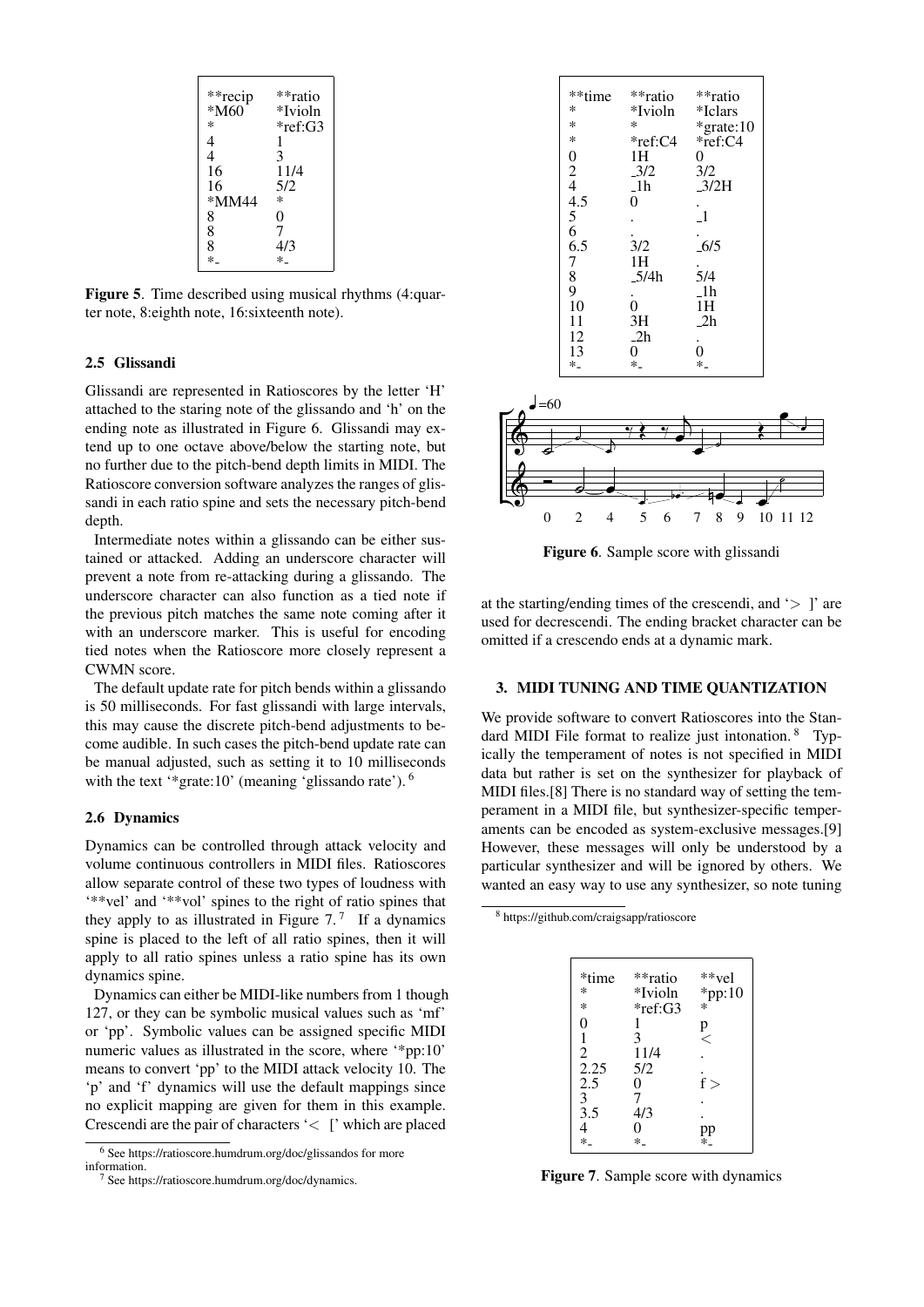

Figure 8. Pitch space for *The Answers* based on the fundamental C2, the lowest note of the cello. Sixteen notes (not necessarily unique pitch, or ratio) for each viol.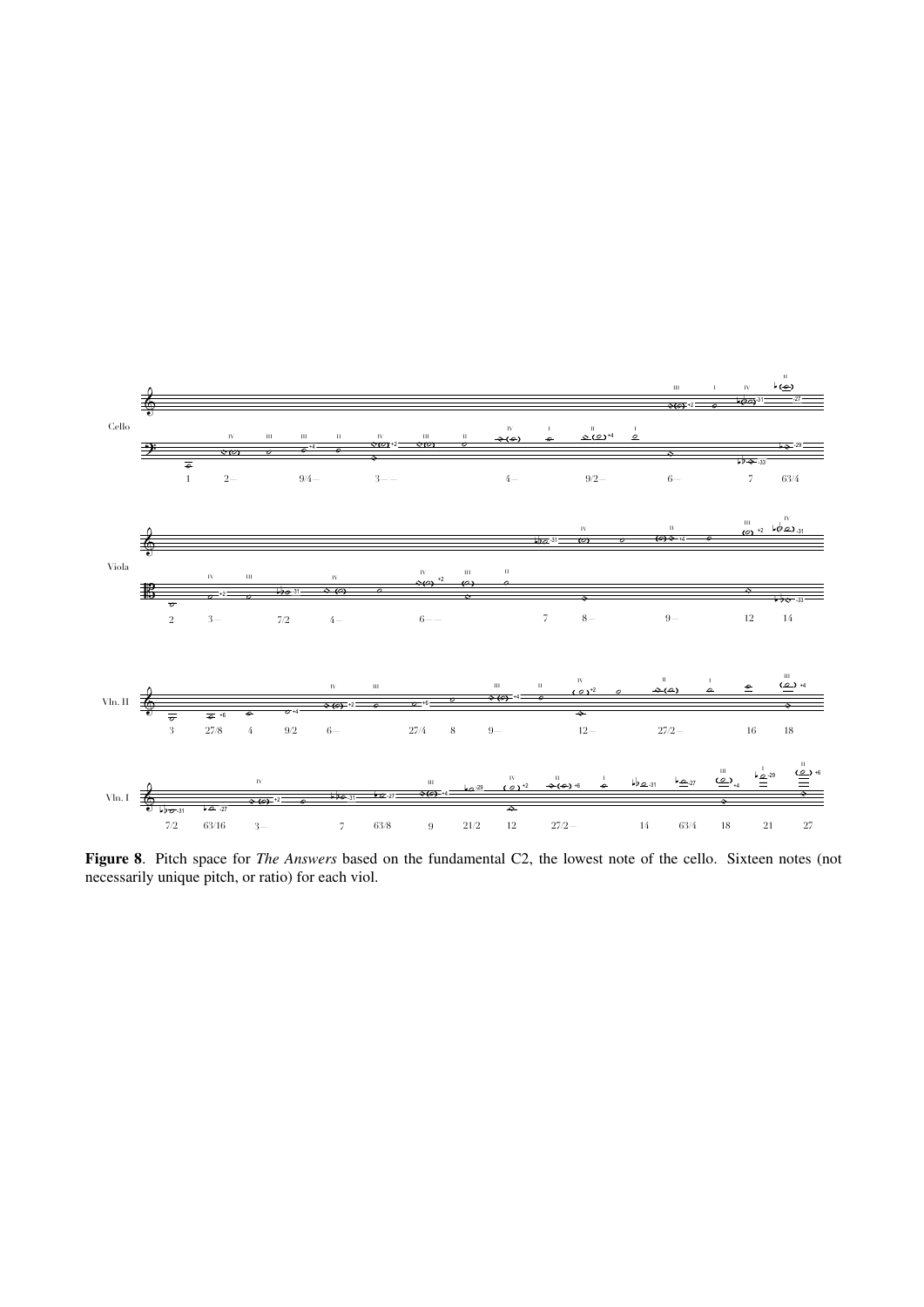The Answers **J.ZHU** (2020)



| **time<br>*      | **ratio<br>*Icello | **ratio<br>*Iviola | **ratio<br>*Ivioln   | **ratio<br>*Ivioln |
|------------------|--------------------|--------------------|----------------------|--------------------|
| *                | *ref:C2            | *ref:C2            | *ref:C2              | *ref:C2            |
| $=1$             | $=1$               | $=1$               | $=1$                 | $=1$               |
| 4.231            |                    |                    |                      | 27/8               |
| 6.182            | $\frac{1}{2}$      |                    |                      |                    |
| 7.441            |                    |                    |                      | $\frac{1}{3}$      |
| $=2$             | $=2$               | $\frac{1}{3}$      | $=2$                 | $=2$               |
| 9.337            |                    |                    |                      |                    |
| 9.502            |                    |                    | 636                  |                    |
| 9.521            |                    |                    | 7/2                  | $\frac{1}{6}$      |
| 11.522           |                    |                    |                      | $=$ 3              |
| $=$ 3            | $=$ 3              | $=$ 3              | $\frac{1}{7}$        |                    |
| 13.571<br>13.958 |                    |                    |                      | $\frac{1}{9}$      |
| 14.814           |                    |                    |                      | 6                  |
| 15.358           |                    |                    | $\frac{1}{12}$       |                    |
| 15.457           | $\mathbf{1}$       |                    |                      |                    |
| 15.567           |                    |                    |                      | 27/2               |
| $=4$             | $=4$               | $=4$               | $=4$                 | $=4$               |
| 16.487           |                    |                    | 63/4                 |                    |
| 17.037           |                    |                    |                      | $\frac{1}{9}$      |
| 17.459           |                    |                    | 63/8                 |                    |
| 17.776           |                    |                    |                      | .<br>27/2          |
| 18.162           |                    |                    | .<br>27/2            |                    |
| 18.476           |                    |                    | 18                   |                    |
| 19.854           |                    |                    |                      | 16                 |
| $=$ 5            | $=$ 5              | $\frac{1}{2}$      | $\frac{1}{5}$        | $=$ 5              |
| 20.038           |                    |                    |                      |                    |
| 20.223           |                    |                    | $\frac{1}{21}$       |                    |
| 20.594           |                    |                    |                      | .<br>12            |
| 20.837           |                    |                    | 27/2                 |                    |
| 22.064           |                    |                    |                      | .<br>18            |
| 22.103           |                    |                    | .<br>27<br>9         |                    |
| 22.11            |                    |                    |                      |                    |
| 22.816           |                    |                    | .<br>14              | 27/4               |
| 23.334           |                    |                    |                      | .<br>12            |
| 23.673           |                    |                    | $\ddot{\phantom{0}}$ |                    |

<span id="page-5-0"></span>Figure 9. First page of final performance score after quantization of the MIDI file compiled from by Ratioscore, along with original Ratioscore representation of the same music. Lines starting with an equal sign  $(=)$  represent barlines in the notation.